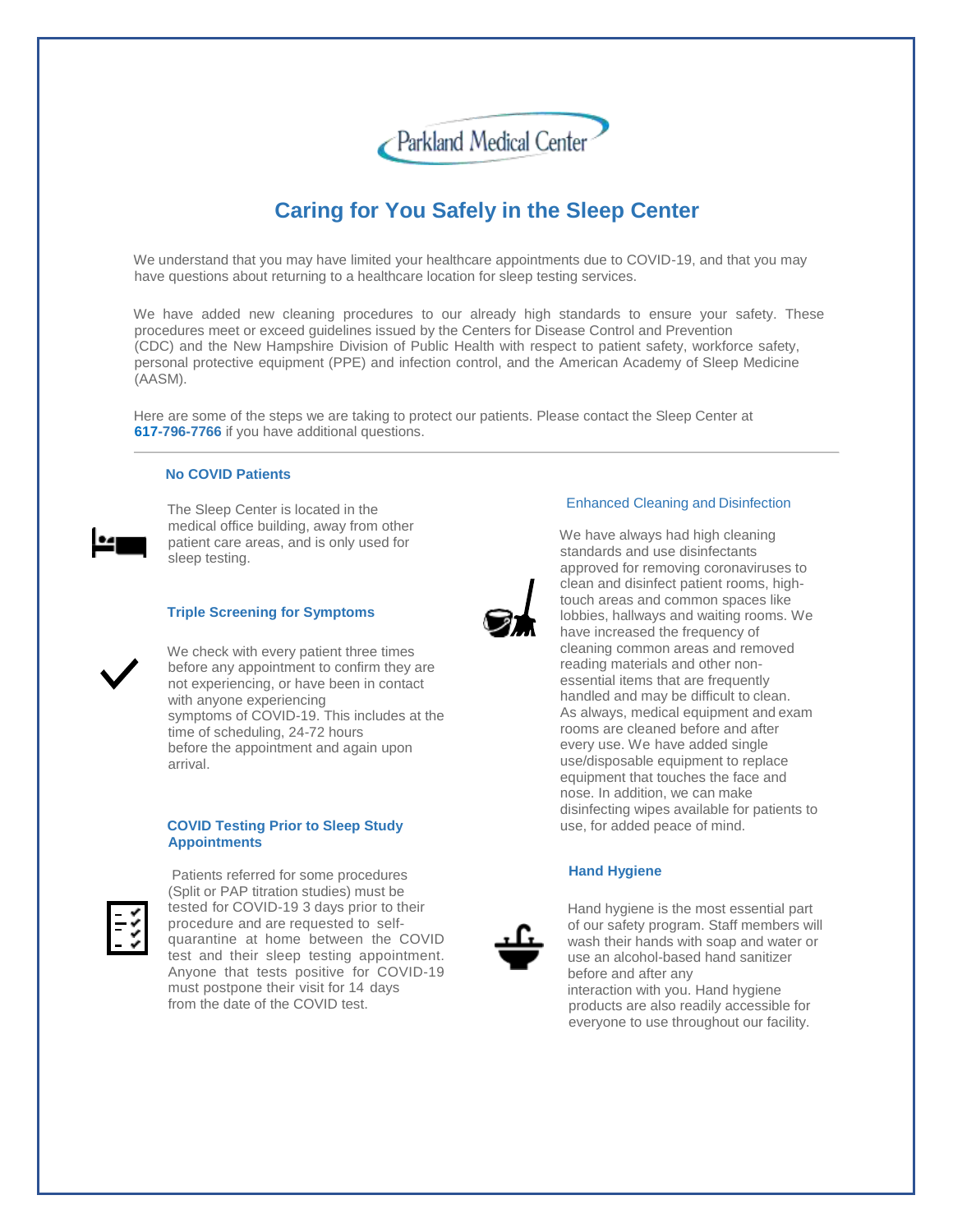# **Ensuring Staff Safety**

All staff members will have daily screening to ensure they do not have any signs or symptoms associated with COVID-19. If a staff member reports any symptoms, they cannot return to work until they are evaluated by their physician and fully recovered. To protect themselves and patients, staff members wear full Personal Protection Equipment (PPE) including masks, gloves, eye protection and other personal protective equipment when interacting with any patient.

#### **Masks for Everyone**



Anyone entering the Sleep Center, including patients and essential patient escorts must wear a mask at all times. Patients will be able to remove their mask when they are ready to go to sleep. A mask will be provided to anyone entering the facility.

# **Visitor Restrictions**



Visitors are currently not permitted, unless an essential escort for a patient under the age of 18. Essential escorts (and visitors, when allowed) will be checked for symptoms of COVID-19 upon arrival. Masks or cloth face coverings must be worn at all times. Visitors who have symptoms of a recent diagnosis or exposure to someone who was recently diagnosed with COVID-19 will be asked to postpone their visit and may not enter the facility



We have one door to enter to our Sleep Center to ensure anyone entering, including patients, staff, approved visitors (when allowed), and essential escorts, are checked for symptoms and wearing masks.

**Secure Entrances and Exits**

### **Facility Changes**



Our facilities have been carefully adapted with safety precautions in mind to accommodate and monitor appropriate physical distancing and pedestrian traffic flow.

#### **Touch-Free Check-in and Check-out**



Our processes enable pre-registration to be done by phone in advance of your appointment to minimize sharing objects like pens and clipboards.

# **Waiting Room Alternatives**



We have implemented a procedure to bypass the waiting rooms. Upon arrival at the building, the patient calls the Sleep Center from the parking area. The technologist meets the patient at the door to the Sleep Center, and immediately escorts them to his/her sanitized bedroom. In addition, appointment arrival times are staggered, to avoid more than one patient arriving in the center at the same time.